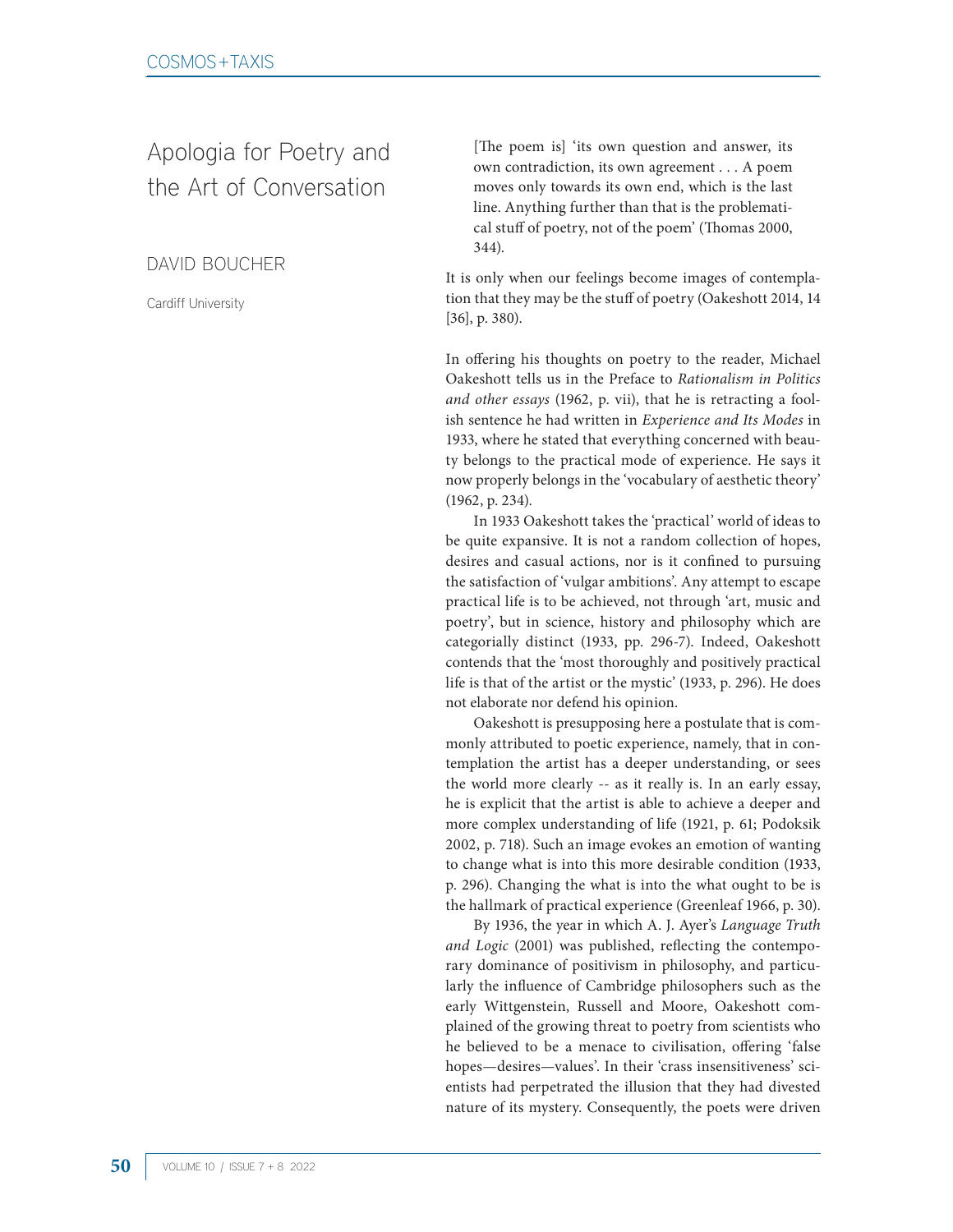to the supernatural: 'to a world of ghosts, in order to satisfy their sense of mystery of life' (Oakeshott 2014, pp. 304-5, Notebook 13, April, 1936, 13[B]).

He was inspired to modify and enlarge upon his views on poetry after reading R. G. Collingwood's *Principles of Art* (1938). It came as a revelation to him. Writing to Collingwood, he exclaimed, 'I have just finished your Principles of Art and I would like to tell you with what excitement, delight and admiration I have read it. Sense at last in the philosophy of art. You have performed a miracle. Please accept my deepest thanks' (Oakeshott, 18 May, 1938). He went on to review the book in *The Cambridge Review* (Oakeshott 1938), where he exclaimed that it was the most profound and stimulating discussion on the question of 'what is art?' that he had ever read. He contends: 'I myself find it singularly convincing' (p. 487).

What was it, then, that Oakeshott found singularly convincing about Collingwood's discussion? Collingwood is famously the principal exponent of the theory that art is the expression of emotion. This, too, was a modification of his earlier position which he had shared with the Italian philosopher Croce, that art is pure imagination, and its practical counterpart is play (Collingwood 1924, 1994 [1925]). Art made for itself, Collingwood contends, two claims: first that it is pure imagination, and second that it somehow reveals the truth about the real nature of reality (1924, p. 87). Claims that for him were opposed because intuition (pure imagination) and expression (revelatory of truth) are contradictory.

Aesthetic experience, in *The Principles of Art,* however, is exemplified in the theory that art is the expression of emotion. Just as the thought and the words expressing it are not two separate things, an emotion is inseparable from its artistic expression.

Art includes fine art, literature, dance and the spoken word. Art performs an essential service to society and civilisation. The suppression of emotions, in Collingwood's view, serves to pervert consciousness and it is in art that emotions are expressed which, for the individual expressing them, may not be practically attainable if it were not for artistic expression; they would be suppressed and denied, resulting in a 'corruption of consciousness' (Collingwood 1938, pp. 282-5; Ridley 1998, pp. 3-9). Longings and desires, for example, which are forlorn feelings when expressed in a poem or a painting, are confronted in the act of expressing them, rather than renounced or suppressed. The capacity to express emotions is imperative to the life of a civilisation.

Collingwood establishes his conclusions by way of a complex theory of mind, which in essence is this: in order to identify and distinguish *sensa* we must be conscious of them. Consciousness converts sensa into imagination. *Sensa* become imagination only when we are conscious of them. The connections and inferences between the converted *sensa*, however, require intellect. The categorization of *sensa* into those we want to acknowledge and those that we do not is achieved by selective attention. Emotions can only be expressed when they are elevated from the psychical level of *sensa* to that of consciousness. The act of attending to them facilitates this process. He goes further and suggests that an emotion cannot even be felt until it is expressed (Collingwood 1938, pp. 238, 327). Failure to express an emotion is effectively to disown it, which is a consequence of the failure of consciousness to convert psychical emotions into imagination. These emotions are not expressed, and therefore intellect receives distorted emotional expressions upon which an unreliable edifice of thought is built (Collingwood 1938, pp. 282-85).

Artistic expressions do not come from the cerebellum, the source of involuntary acts. Expressions can be distinguished, for example, from the involuntary dilation of one's pupils when physically attracted to another person. This is the difference between betraying one's emotions and expressing them. Expressions of emotion are deliberate voluntary acts of which we become conscious only in their expression. Selfconsciousness of the emotion at the imaginative level of experience requires expression in controlled actions, that is, actions which are purposeful. The authenticity of such expressions is their intelligibility and lucidity. In expressing an emotion we become aware or conscious of what is being expressed, and it enables others to become conscious of the emotion in the person expressing it, and in themselves (Collingwood 1938, p. 214).

The justification for understanding a work of art is that it facilitates self-knowledge of one's emotional life. Engaging imaginatively with a work of art enables us to become conscious of the emotion it expresses.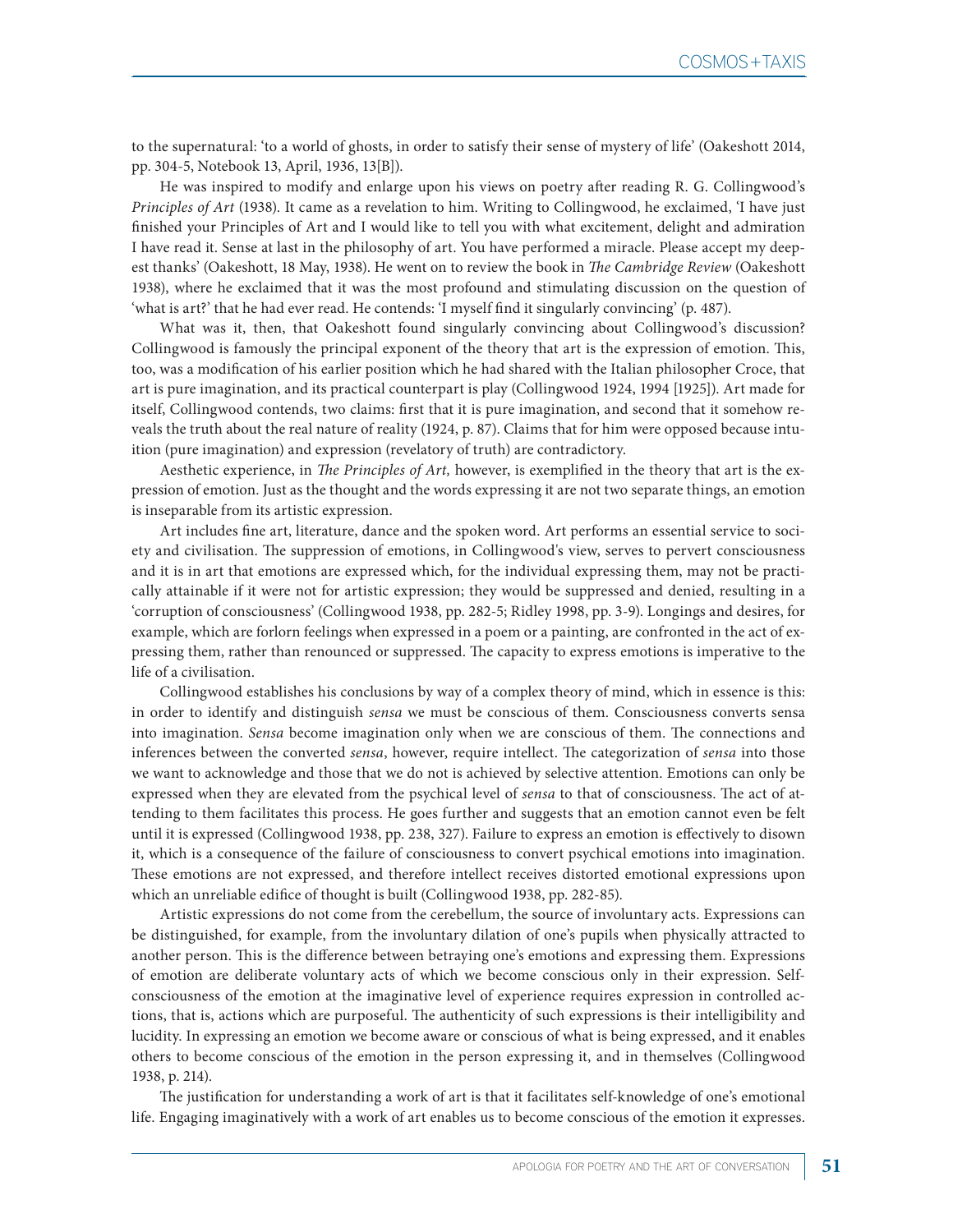Art is essential and imperative to the community in that it facilitates emotional self-awareness. We come to know our own emotional life better in understanding art, which enables us to maintain an emotionally robust and stable civilisation.

The relationship between theory and practice was always close in the writings of Collingwood, each form of experience has both theoretical and practical counterparts. In his aesthetics Collingwood is emphatic that he is not concerned to write a merely theoretical treatise, of interest only to philosophers (Boucher 1989a, pp. 51-57). His *Principles of Art* was 'written in the belief that it has a practical bearing, direct or indirect, upon the condition of art in England in 1937' (Collingwood 1938, pp. vi-vii). He devotes the third part of the book to investigating the practical consequences of his theory of art.

In contrast with Collingwood, Oakeshott consistently maintained a distinction between theory and practice. The philosophical investigation, for example, of the postulates of art, history and practical life have no bearing upon the conduct of any of those activities (1989b, pp. 69-89), and none of the modes is superior to others, nor can intrude upon the others without committing *ignoratio elenchi*. However, because Oakeshott identified Poetry as a distinct idiom within the practical mode of experience, as we saw, it did, for him, have a practical value. It is reasonable to conclude that in 1939 Oakeshott, like R. G. Collingwood, believed that art is the expression of emotion, and that it was of considerable practical importance to the continuing health of civilisation, yet it was not its business to prescribe particular outcomes.

In his contribution to a symposium on 'The Claims of Politics' in the journal *Scrutiny* (1938, reprinted in Oakeshott 1993), edited by F. R. Leavis, Oakeshott is at pains to distance art from politics and other practical engagements without completely divesting it of a practical role. He had already concluded that 'Politics are an inferior form of activity' (Oakeshott 2014, notebook 13, April, 1936, [80] p. 303), a necessary evil, before writing the article, in which he begrudgingly acknowledges that politics has its place, but not a predominant place in the life of a society (Oakeshott 1993, p. 94). In his contribution Oakeshott, like his fellow idealist Collingwood, believes poets, including musicians, sculptors and other artists, are valuable to society, and similarly disregards the suggestions that poetry may be a form of amusement, or a guide to practical activities, such as politics. The contribution of the poet and artist is more subtle, in that they, and to a lesser extent, philosophy, 'create and recreate the values of their society' (Oakeshott 1993, p. 95). He doesn't really explain what this means, but in describing Hobbes's *Leviathan* as a work of art, we get something of its meaning. Hobbes's art consists in creating and retelling the great civilizational myth of Adam and Eve, and the expulsion from the Garden of Eden (Oakeshott 1975b, pp. 150-54).

In an allusion to Collingwood in 'The Claims of Politics', first published in 1939, Oakeshott argues that through their activities a society becomes 'conscious and critical of itself', which protects it from a 'corruption of consciousness'. The poet attains a 'deeper consciousness', 'making receptive members of the community more conscious of its own character' (Oakeshott 1993, p. 95). He contends that: 'To ask a poet and the artist to provide a programme for political or other social action, or an incentive or an inspiration for such action, is to require them to be false to their own genius and to deprive society of a necessary service' (Oakeshott 1993, p. 95). The imperative necessity of this service is reiterated by Oakeshott, relying heavily upon Collingwood, almost a decade later when he argues: 'Art is the community's medicine for the worst disease of the mind, the corruption of consciousness' (1947-8, p. 450). Like Collingwood, and, for example F. R. Leavis, a fellow contributor (with other participants in the 1939 symposium), Oakeshott rejects at this stage the idea of art for art's sake, and instead acknowledges its vital role in our communal life, although the artist does not intend it to have such a role (cf. Rushton 2021, p. 67).

After the intervention of the Second World War Oakeshott's views on poetry underwent considerable modification which involved the repudiation of his previous position in *Experience and Its Modes,* and any association of his own with the views of Collingwood on art as the expression of emotion. As late as 1950, in 'Rational Conduct', however, he had not formulated a clear demarcation between Poetry and other activities such as history, science and politics, concerned with the ordinary conduct of life addressing and answering questions of a certain type, relating to arguments, propositions, and establishing criteria for truth and falsity (1950-1, pp. 16-17).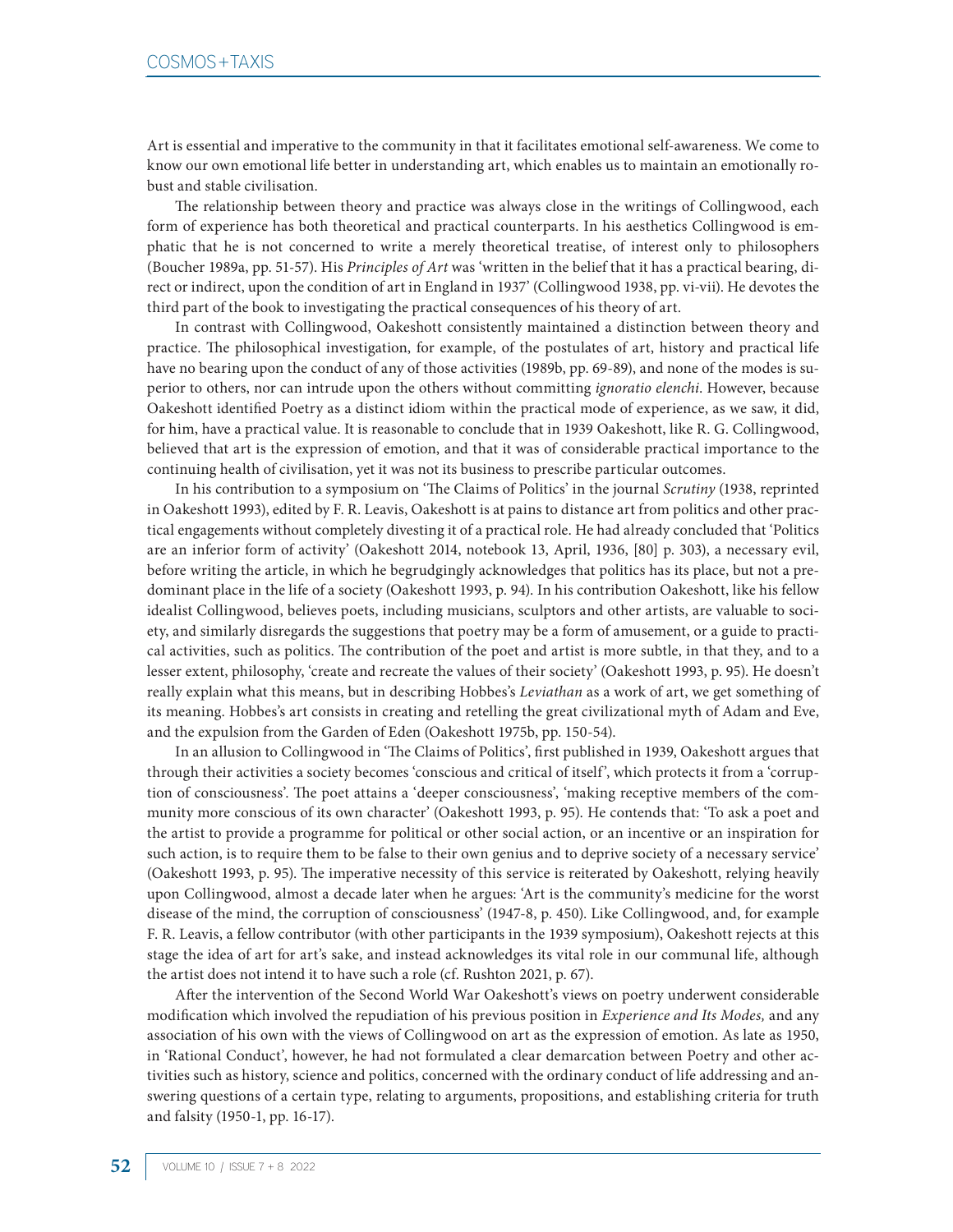In republishing 'Rational Conduct' in *Rationalism in Politics and Other Essays,* he did not include the artist and poet in the list of activities that addressed propositions and answered questions about truth and error. This is because in 'Poetry in the Conversation of Mankind', published in the same volume as 'Rational Conduct', poetry no longer conforms to propositional logic. In other words we do not ask of its images whether they are true or false, right or wrong, we merely delight in them. In this respect Oakeshott confirms Sir Philip Sydney's contention: 'the poet nothing affirmeth and therefore never lieth' (Sydney 2013, p. xxix).

It is the emancipation of art from life, divested of its practical vestments, that released the poet's imagination from practical considerations. Oakeshott follows Johan Huizinga in believing Art in the Middle Ages was 'wrapped up in life' (Huizinga 1924, p. 246; Oakeshott 2014, 15 [39-40], p. 395). The function of art was decorative, persuasive, and emotionally evocative. It was essentially applied art. It was during the Renaissance that art for art's sake emerged from an abundance of artistic production, stimulating the urge to collect and admire, which liberated art from practical utility.

Before exploring Oakeshott's theory of art as an autonomous and independent world of ideas it will be helpful to discuss his method. Too many criticisms of Oakeshott misunderstand the nature of Oakeshott's *modus operandi*. It is often assumed that he is offering recommendations, and that his philosophical conclusions are meant to influence the way the activities he explores are to be conducted.

In marked contrast with most other British idealists, and more faithful to the spirit of Hegel, Oakeshott considers such activities as philosophy, history or science, incapable of offering injunctions for practical conduct. The world of practice to which he initially assigned art, politics, religion and the moral life is modally distinct, and generates its own prescriptive conclusions for action. In *Experience and its Modes* the relationship between the modes is one of complete autonomy, and between them and experience as a whole, which for Oakeshott, is philosophy, is that they are co-equal arrests, or modifications of it. In *What is History*? (2004), Oakeshott uses the metaphor of a conversation to describe the relationship between philosophy and the different modes. The alternative is an argumentative relationship (1983, p. 26). Conversation is the analogy used for life (in preference, for example, to a game of cards). He contends that Plato civilized philosophy by portraying it as a conversation, positing a dialectical rather than eristical relation between the interlocutors (2004, pp. 193–194, 197). In his most famous discussion of the conversational relationship, Oakeshott uses the metaphor better to elucidate the relation in which each language or idiom of thought (including poetry) stands to each other (Oakeshott 1962, pp. 137–196).

#### **The conversational character of philosophy**

When Oakeshott elevated poetry to the status of an autonomous world of ideas equivalent to history, science and practice, he also sought to give a greater degree of clarity to the relationship which persists among them and of each to philosophy (1962, pp. 488-554). Previously the modes were implicitly characterized as mutually indifferent to each other, related only as arrests in the concrete totality of experience, that is, philosophy. Each had marked its boundary with an unwelcoming sign: Trespassers keep out. Each makes propositions about the world, but none can persuade the others of their merits.

The utterances of the poetic imagination are clearly not propositional. We do not ask if they are right or wrong; we merely delight in the images they conjure. In order to portray a less eristic relationship between the modes, without compromising their integrity, nor their relation to the whole, while at the same time accommodating the non-propositional character of the poetic world of ideas, Oakeshott suggested that the most appropriate analogy was that of a conversation. Oakeshott's own contribution to the conversation is as a philosopher, not a poet, or critic of poetry. The role of philosophy is not to tell others how they should contribute to the conversation, but instead to examine the character of the voices with which the other participants speak. In this respect neither poets nor critics will learn much to their purpose from the philosopher (1962, p. 203).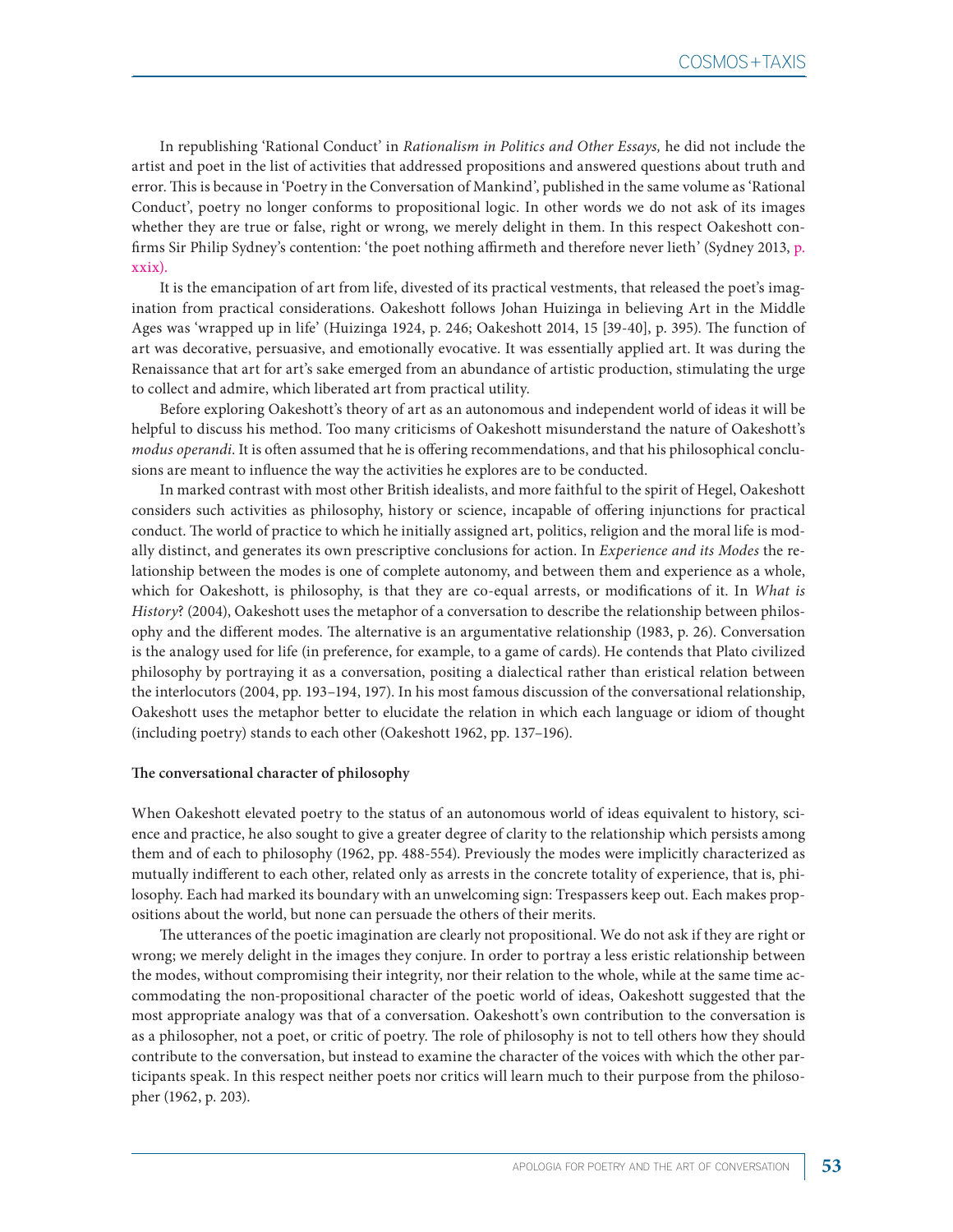The introduction of the idea of a conversation is not a significant change of emphasis. It is a new analogy better able to characterise the kind of relationship he had in mind which persists between the modes and with philosophy. The image of a conversation is the answer to the question of how the different modes, or worlds of imaginings, are related to each other. It does not necessarily characterize the relationship that holds within a mode. A conversation is not an enquiry; nor is it an argument (Oakeshott 2004, p. 187). The participants 'are not concerned to inform, to persuade, or to refute one another, and therefore the cogency of their utterances does not depend upon their all speaking in the same idiom; they may differ without disagreeing' (Oakeshott 1962, p. 198). Philosophy is a conversation in which the eristic relation of argument and confrontation is replaced by a dialectic relation. It was Plato's achievement that he united for all time the relation between philosophy and conversation (Oakeshott 2004, p. 194). Philosophy as an activity is itself conversational, but it is not itself a substantive 'voice' in the conversation between what Oakeshott had previously referred to as arrests in experience. Philosophy has a voice, but it is parasitic on the other voices. It is a voice that springs from the conversation, in its exploration of the quality and style of each in relation to the others (1962, p. 200).

Some of the voices, such as the practical and scientific, have a tendency to allow what is said to become loosely attached, or even to break away from its manner of utterance. This gives the voice the appearance of a body of conclusions, which has become eristic, having discarded its conversational manner of utterance (1962, pp. 201-2). The versatility of philosophy is assured because 'there is no body of philosophical "knowledge" to become detached from the activity of philosophising' (1962, pp. 202-3).

The view of philosophy that emerges from Oakeshott's introduction of the analogy of conversation, has three prominent features. First, it is not eristic. It does doesn't attempt to persuade. Second, it is parasitic on the other voices. And, third, it is not a body of knowledge. On the first point Oakeshott was consistent throughout his life. Philosophy, he contended in his first book, does not consist in 'persuading others, but in making our own minds clear'. 'It is', he argued, 'something we may engage in without putting ourselves in competition. It is something independent of the futile attempt to convince or persuade' (Oakeshott 1933, pp. 3, 7). He always remained faithful to the view that experience, or what is going-on, is one undifferentiated whole, and that our attempts to understand it involve making identifications in terms of postulates. This is defended in all his major books *Experience and Its Modes, Rationalism in Politics, On History* and *On Human Conduct*. Identifying and questioning the postulates that differentiate each mode is the activity of philosophy, and consequently necessarily parasitical.

The metaphor of a conversational relationship between the variety of voices is not a proposition about the terms on which each voice tolerates the others. It is instead an 'appropriate image' in terms of which to comprehend the 'manifold' which constitutes the 'meeting-place' of 'diverse idioms of utterance which make up current human intercourse' (Oakeshott 1962, pp. 198-99). Philosophy is one voice in the conversation, reflecting upon the other voices and their relation to one another, but having no 'specific contribution' to make. Rorty finds Oakeshott's imagery conducive to his own views on human intellectual activity. Indeed, he uses the notion of conversation, like Oakeshott, in a special sense (Rorty 1983, p. 52). The idea of a conversation is a shorthand account of what stands for 'the whole human enterprise-culture'. Rorty's view is that 'it is pictures rather than propositions, metaphors rather than statements, which determine most of our philosophical convictions' (Rorty 1979, p. 12; cf. p. 163). In this respect the idea of a conversation is understood to be a metaphor evocative of an image of human endeavour as civilized, congenial, good-humoured, and polite. A relationship of mutual toleration rather than one of hostile confrontation and provocation. The 'high-toned' sense endowed by Rorty upon the notion of a conversation is addressed to the question what is it that philosophers do?' In other words, he is attempting to discern the character of the philosophic enterprise.

For Oakeshott the proper and appropriate business of the theorist, including the philosopher, is to understand differently something that is already understood, not in order to recommend or prescribe anything, but for its own sake. Oakeshott is not a methodologist (1983, p. 4). He is concerned not with methods but with the postulates, which differentiate such activities as history, art etc., from each other, and from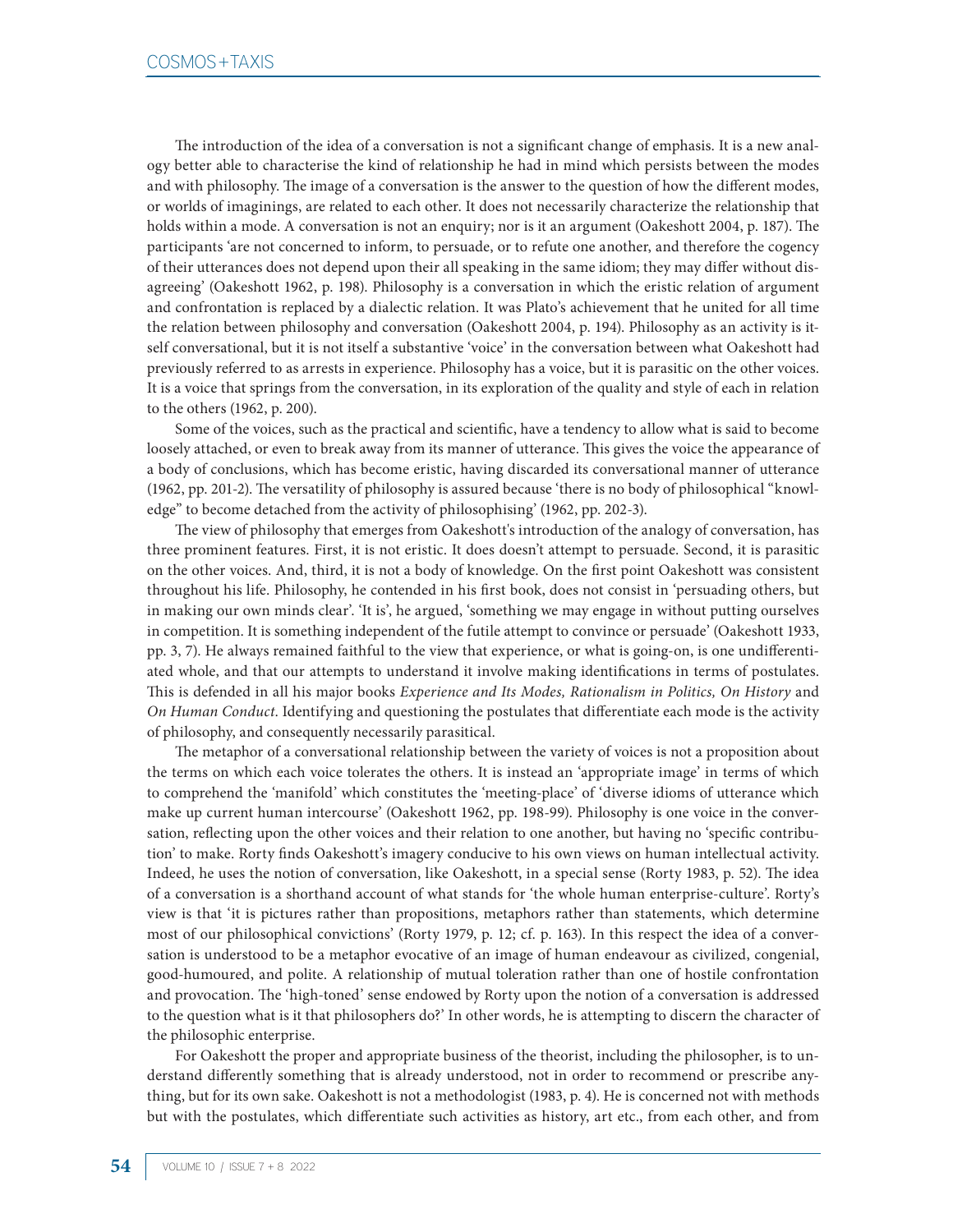philosophy itself. In among the diversity of what historians, scientists and poets do there will be some statements and presuppositions that uniquely belong to one, and no other. This is not to say, of course, that the historian, scientist, or poet does not make statements of a different kind, but when they do, they are not engaged in history etc.

The question is, then, what is the status of the character Oakeshott attributes to the different worlds of ideas he demarcates in terms of their postulates? It is imperative that we recognise that Oakeshott is not attributing a concrete existence to any of his constructs. Oakeshott asserts when characterising the modern European state, for example, that no 'historic state' corresponds exactly to it because there are always contingent conditions which have to be considered (Oakeshott 1975a, pp. 192, 247). With reference to the three traditions he identifies in western political philosophy—Reason and Nature, Will and Artifice, Rational Will—Oakeshott confesses that: 'It is difficult to find a "naturalism" which is pure, and difficult to find an "artifice" theory which does not make a bow to some form of "naturalism" in order to avoid the imputation of making moral values arbitrary' (Oakeshott letter, dated 24 October, 1977). This is because what Oakeshott designates are 'Ideal characters', or 'ideal types'. He says that they are aids to reflection, instruments of inquiry, and what he is doing is identifying the 'conditions of relevance in terms of which an enquiry may be recognized' as, for example, the poetic (1983, pp. 2, 23 n8). There are intimations of the poetic mind in ancient Greece and Rome, but the aesthetic character of poetry failed to emerge fully from practical considerations, until surviving works of art became detached from their practical and religious functions, and thereby facilitated a disinterested aesthetic experience, which is 'comparatively new and still imperfectly assimilated experience' (1962, p. 239).

Ideal characters composed of characteristics are required for achieving understanding. They are the instruments of identification which may be crude and unsophisticated or refined and complex. It is always open to us to modify what at first is an ideal character composed of relatively few characteristics into ideal characters far more complex. What is identified, Oakeshott argues, 'is always as intelligible as the terms in which it is being understood allow it to be' (1975a, p. 6) The activity of theorising, or philosophizing, entails the identification and isolation of the postulates and characteristics of the ideal characters in terms of which, say, the historian, poet, or scientist, understands the world.

This is a completely different exercise from what Oakeshott disparagingly terms abridgement. Rationalists and ideologists typically abridge traditions, privileging and accentuating some aspects of experience at the expense of others. Marx's emphasis upon economic conditions, for example, as the primary sub-structure of explanatory factors in history is an abridgement in that it distorts and ignores the array of other factors which may serve to provide a fuller and more satisfactory explanation. Oakeshott's characterizations, of say poetry and history, are ideal not because they present us with the perfect condition of things to which we must aspire, but because they are 'abstracted from the contingencies and ambiguities of actual goings-on in the world' (Oakeshott 1975a, p. 109).

We may think, then, of Oakeshott's attempt to delineate the postulates of the world of imaginings he calls poetry an ideal characterization, and its features are intimated or glimpsed throughout early modern European history (1975a, p. 6). Each person, we may conclude, is related to others in 'a contingent assemblage of a variety of different modes of association', including poetry (Oakeshott 1975a, p. 109). The subject of such a relationship as the ideal character of poetry is an abstraction, 'a *persona*, a person in respect of being related to others in terms of distinct and exclusive conditions' (Oakeshott 1975a, p. 120).

Beauty is unlike a word such as truth, because it does not require us to admire the poetic image as we would a noble deed, or something well done, but instead simply invites the 'contemplative spectator' to delight in the image (1962, p. 234).

Oakeshott uses the terms contemplation and delight in relation to poetry interchangeably. He tells us that the images that are contemplated in poetry are timeless and unique. They cannot be replicated or substituted. 'Contemplation', Oakeshott contends, 'does not use, or use-up or wear out its images, or induce change in them: it rests in them, looking neither backwards nor forwards' (1962, p. 218). Past and future are therefore categories inapplicable to the poetic image.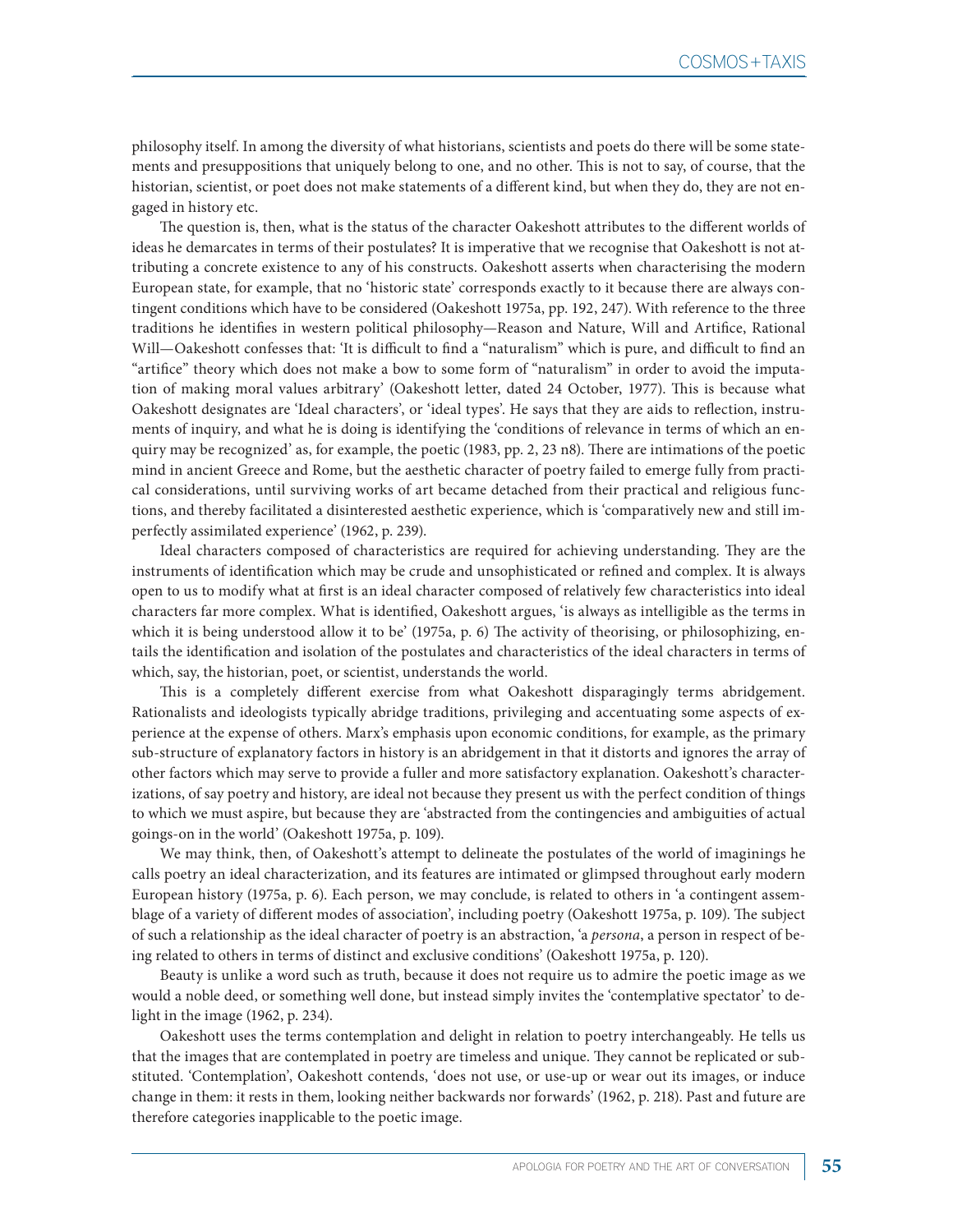Oakeshott is not therefore concerned to offer a definition of beauty because that implies that there is an object that must conform to the criteria. The essay emphasises the subject who delights in the images, rather than the objects or images themselves (Corey 2012, p. 87). Anything, when invoked appropriately and consistent with the postulates of the poetic mode of imagining, is eligible to be delighted in (Grant 2005, p. 298). Aesthetic appreciation is therefore not confined to what we may conventionally designate art. It's our disposition and manner of invoking the object that makes it art.

Oakeshott contends that the poetic impulse is not a stimulus into exploring or giving an explanation about the nature of the real world, and susceptible to conformity to the criteria of truth (1962, p. 229). This contrasts with Aristotle's claim that poetry is 'more philosophical and more serious than history: poetry utters universal truths, history particular statements' (2013, p. 28). The poetic impulse, for Oakeshott, however, is similar to the scientific and historical in that it springs from wonder. The poetic impulse lacks the restlessness that generates the curiosity, speculation and research that characterises history and science. The wonder of the poetic impulse evokes only delight, and produces no conclusions that are separable and capable of translation into the practical idiom. In science and history the results and conclusions, may be commandeered for practical use, but the research and manner of reaching the conclusions may not. Technological advancement, for example, may exploit scientific conclusions, or a legal dispute may be settled with reference to the conclusions of land ownership in the seventeenth century. By contrast, a work of art cannot be treated as an outcome or end-product. If a poetic image is exploited for practical purposes, the authenticity and integrity of the work of art is undermined, because we are trying to fix it in time, as well as derive something more than imaginative delight from it, and what remains has nothing to do with poetry. We are left with what is 'merely unpoetic—the theology of Dante, the perishable religious convictions of Bunyan, the verisimilitude of Ingres. . . .' (1962, p. 243).

 Oakeshott takes poetry to be a certain way of imagining, distinct from practical, scientific or historical imaginings. What distinguishes the voice of poetry in the conversation of mankind from the other voices is its manner of being active. This activity is contemplating or delighting in the making of images. They are, as opposed to the images in other idioms of discourse, 'mere' images. They are not facts about the world because they are not propositions, and here truth and falsity are inappropriate terms in which to appreciate them. You do not ask of the images, could this have happened, is it possible or probable or just an illusion or make-believe, because to ask these questions assumes the distinction between fact and not fact which is out of place in poetic contemplative imagining.

Furthermore, they are present images, they have no past nor future. They are delighted in for what they are, rather than for what they are related to, that is, the occasions that may have inspired them. A photograph may lie if it purports to be a true likeness of its subject, but a poetic image cannot lie because it affirms nothing. It is irrelevant to the work of art that it does not faithfully represent the subject. Cézanne's 'Rocky Scenery of Provence' is a composition of irregular shapes of colour comprising an image whose aesthetic quality has nothing to do with whether it looks like Provence. Nor should we be disappointed if the women in Avignon bear no resemblance to those abstract shapes in Les Demoiselles d'Avignon by Picasso.

Why, then, are poetic images mere images? It is because the relation between symbol (language) and meaning (thought) is different in poetry from the relation in other modes of experience. This is a view Oakeshott shares with Collingwood who, in *Speculum Mentis* (1924), distinguishes, art, religion, science, history and philosophy with reference to their different relations between symbol and meaning.

Oakeshott argues that the language in which we conduct everyday practical life is symbolic. There is a relatively settled fixed non-resonant usage which serves as a medium for confident communication (1962, p. 211). In our everyday practical lives each symbol, or word has a determinate referent or signification. The more determinate the better the communication. If I ask for a pint of milk I am using a symbol to evoke an image, not to create one. I am not trying to give a novel nuance to the symbol, merely to be understood in a settled language. In other words meaning and symbol are distinct, but not radically separable because in this mode 'every word has its proper reference or signification' (1962, p. 211). The symbol is separable from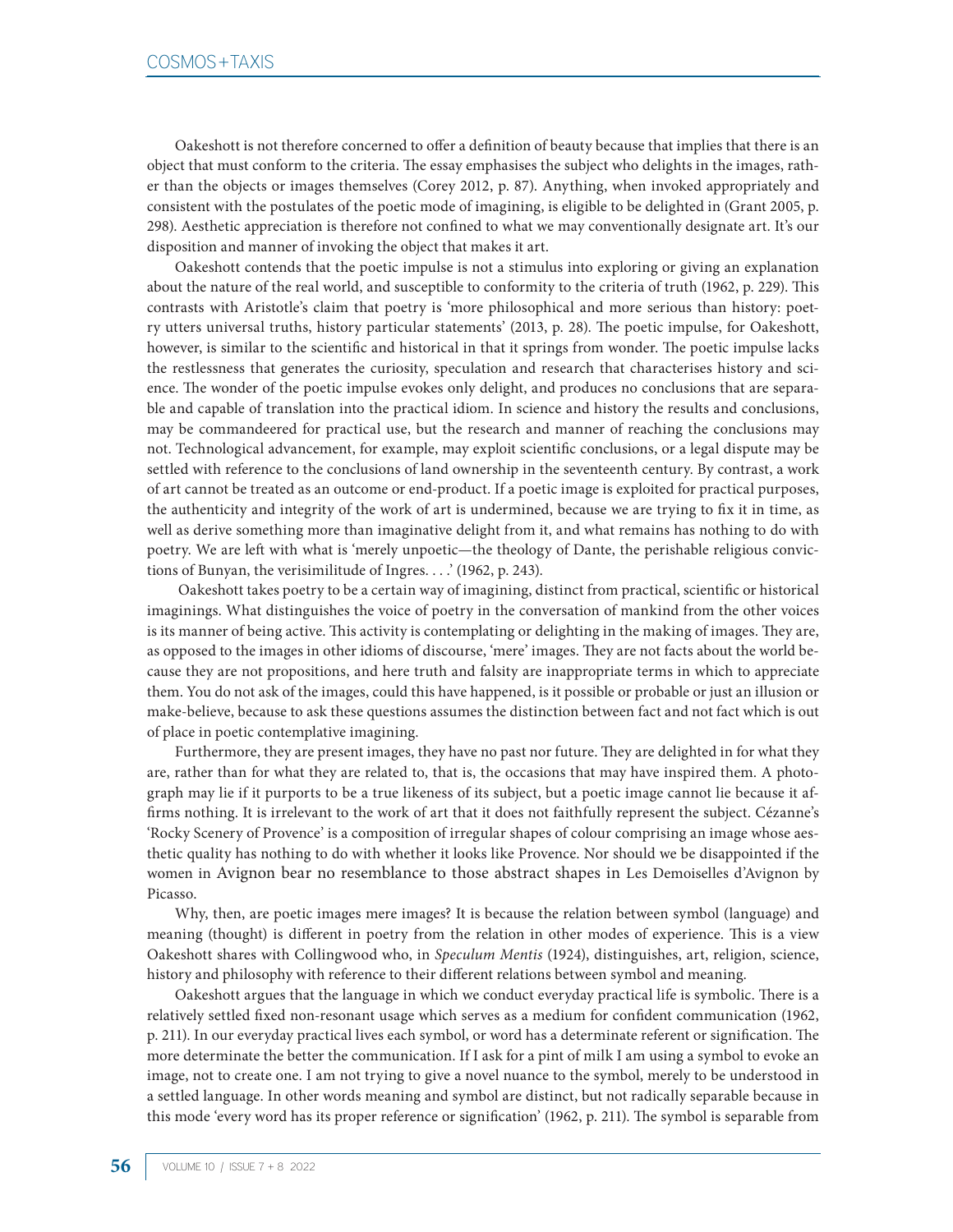and the means by which we convey meaning. The reason why art or poetry is different is because there is no separation of symbol and meaning: 'A poetic image is its meaning: it symbolises nothing outside of itself' (1962, p. 235). This view is confirmed by a fellow Idealist Henry Jones in his study of Browning. He contends that the worth of a work of art 'must be recognised as lying wholly within itself', and that in it 'thought and expression are inseparable' (Jones 1896, p. 3).

This is the reason why poetry does not offer us a deeper reality, or the perception of things as they really are. Such a view denies the interdependence of the self and its images and is a confused representation of the view that all experience is inquiry (Abel 2012, p. 160). To believe that the poet accesses a deeper reality relies upon the belief that all utterances are symbolic. It is Oakeshott's contention, however, that the poet says nothing about things. Truth and poetry are mutually exclusive. To know things as they really are is to depart from poetry (Oakeshott 1962, pp. 229-30).

The poetic voice differs from, for example, science and practice, in that its images are of a certain kind, brought into being by contemplation or delighting, which is the unique voice in which poetry converses as opposed to desiring and obtaining, and inquiring and understanding, which belong to practice and science respectively (1962, pp. 223-4). In the poetic imagination the distinction between fact and not fact is irrelevant, and whether the images are possible or probable, illusory or make-believe, do not arise. They are images that have no antecedents or consequents. They are merely present, having no past and no future (1962, p. 217).

In addition, Oakeshott explicitly denies that poetry is the expression of emotion designed to evoke the same emotion in the audience because such an activity belongs to practice where expressing emotions in words and actions is commonplace, and where the images are symbols for those emotions (1962, pp. 230- 31). A variation, exhibited by Wordsworth, Sir Philip Sydney and Shelley, is the idea that an emotion is experienced, contemplated and then expressed, in order to instruct or offer some insight. Oakeshott completely rejects this view. The poet is presented as a person of heightened feeling, necessarily having to have undergone the emotional experiences expressed, but the 'spectator-like mood of contemplation would be more likely to establish itself if the emotion had *not* been experienced' (1962, p. 231). Contemplating an emotion that is being experienced is for Oakeshott an impossibility, because an emotion is a practical image and it is only when feelings are imaginary, that is, not being felt, that they become the poetic.

Although the target may appear to be Collingwood, it is not the position that he held. Collingwood is unequivocal in ruling out a means-ends relationship in art, which the idea of design and execution posits. The emotion is only discovered in its expression, it is not first experienced and then expressed or represented. The ability to evoke that same emotion in others is the criterion of good art. Oakeshott argues that although the idea that art is the expression of emotion is commonly held, it rests on the mistaken view that poetry must be in some way informative and instructive. The poet must have undergone the emotion from which the poetic image derives. This, Oakeshott argues, 'makes a necessity of what is no more than an unlikely possibility' (1962, p. 231). It is important to emphasise that Oakeshott is trying to establish what makes the poetic utterance unique, he is not suggesting that poets only contemplate or delight in images, only that when they do anything else it is not poetry.

Although Oakeshott did not return to poetry to examine its postulates in any sustained way after 1959, the fact that it occupies a distinct idiom, separate from history, science and practice, is a position he maintained. Oakeshott had increasingly become dissatisfied with his characterisation of practice in *Experience and Its Modes*. In the first essay of *On Human Conduct* he offered a much-improved exploration of what he now came to call conduct.<sup>1</sup> It suffices to say that Oakeshott makes a distinction between conduct and poetic activity—acting and fabricating (1975a, p. 35). In conduct we look as the wished-for outcome in the responses of other people, as well as our own, to what we have done. Fabrication has as its wished-for outcome an artefact, a complete product, but not all artefacts are works of art. He implicitly returns to a distinction that Collingwood had made between art and craft. The craftsman, for Collingwood, has a means ends relationship with the artefact. It is preconceived and executed to fulfil a particular purpose, and even though it may be beautifully crafted, that is secondary to the purpose it is made to fulfil (1938, pp. 15-41). Similarly,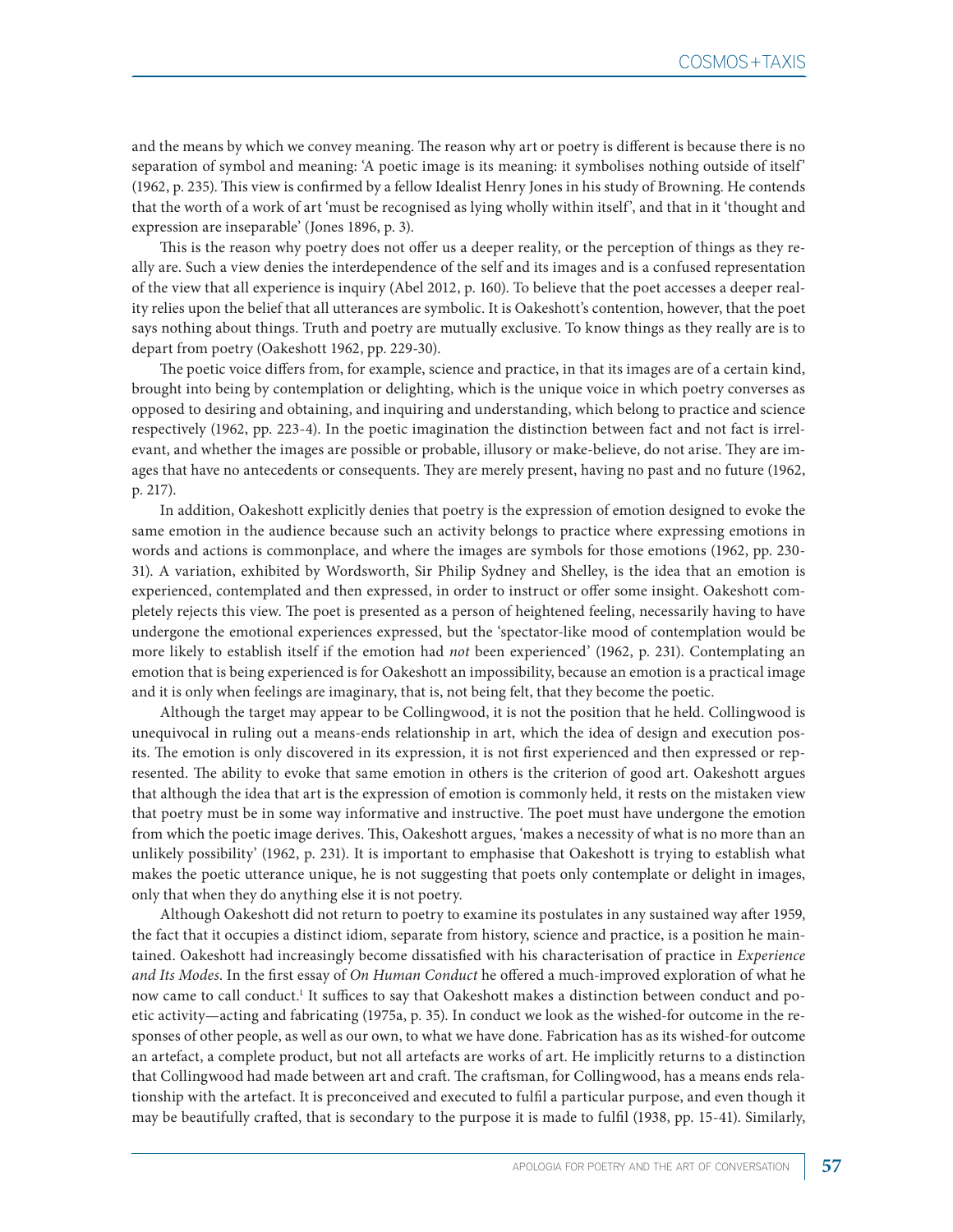Oakeshott wants to distinguish between fabrications that are acts which have a use, or preconceived purpose, and which are instrumental in achieving it, such as a bridge or ship. Such acts have an idiom within conduct. What is unique to fabrication, is a work of art proper, serving no preconceived end, or having no instrumental value in achieving it (Worthington 2002, p. 301).

On the relation of poetry to morality I think that a few stray remarks have been exaggerated to compose a position that compromises the integrity of Oakeshott's commitment to modal autonomy (see e.g. Grant 1990; Worthington 2002; Corey 2006). In the 'Tower of Babel' for example, Oakeshott suggests, as Collingwood did, that nothing exists in advance of the poem. In other words, an intention or plan is not first conceived and then executed. Oakeshott argues, as Collingwood did in relation to the expression of emotions, that what a poet says and what he wants to say are indistinguishable. He doesn't know what he wants to say until he says it. 'Nothing exists in advance of the poem itself, except perhaps the poetic passion' (1962, pp. 72-3). He goes on to suggest that 'what is true of poetry is true also, I think, of all human moral activity' (1962, p. 72). We do not first formulate a decision to do what is morally right in the circumstances, or plan to act morally, we simply act morally habitually, and mostly unreflectively. This is not to say that morality and poetry are identical, only that they share this characteristic of rejecting a means/end relation. It does not detract from the claim that poetry also has unique differentiae in its contemplative delighting in its imaginings.

The world of practice is dominated by, but not exclusively, the satisfaction of wants. In comparison with philosophy, science and history, which are explanatory activities, the poetic imagination is more securely 'insulated' from, and less likely to be corrupted by, the satisfaction of wants. In practice dreams are pursued to make them come true, whereas in poetry the dream is enjoyed for its own sake. In the poetic imagination the world is not material for the satisfaction of wants, or preliminary to doing something else, but instead it is something to be contemplated (Oakeshott 2004, p. 312).

### **CONCLUSION**

Is it the philosopher's job to understand what is, or change what is into what ought to be? Preston King, for example, suggests that Oakeshott is engaged in the latter prescriptive endeavour (King 1983, pp. 118-9, 120, 121-2, 126). Oakeshott, however, begs to differ and thinks philosophy, art, history and science (though not applied science or technology) incapable of having a practical impact upon the world. Elizabeth Corey introduces considerations that are ultimately irrelevant to the theory Oakeshott offers. In identifying what differentiates poetry from other modally distinct and categorially separate activities in terms of their postulates, it is irrelevant to present counterfactuals, such as 'what are we to make of the inescapable fact that certain artists clearly *intend* their creations to teach moral lessons?' (2006, p. 113), or Seamus Heaney's passionate belief in the poet's 'truth telling urge' (Williams 2002, p. 168). Criticism of a different sort suggests that Oakeshott rejects any attempt to make literature an example, or exemplar, of general precepts about life. Poetry, like history, resists reduction to didactic considerations, and it is regrettable, for such commentators as Williams, that practical life should be deprived of such moral exemplars (2002, p. 165).

It is a mistake to think that Oakeshott is legislating against the use of historical or aesthetic characters to teach lessons about practical life. There are plenty of emblematic heroes in history, and paradigmatic villains in literature, and they may often be used to draw lessons about life. The point is that when such characters are appropriated for moral or practical purposes they cease to belong to the historical past, and the aesthetic present, and we no longer understand them historically, or delight in the literary imagery. They have simply been (re)constituted to conform to the idiom of a different mode, from history and from aesthetics (Oakeshott 1983, p. 18). When considered in terms of different modes they owe their existence 'to a categorially different set of conditions', and they have not, strictly speaking, been 'dissolved' in order to provide materials 'from which an object of another sort might be conceptually constructed' (Oakeshott 1983, p. 24). Machiavelli, for example, is constituted by different conditions, according to which mode he is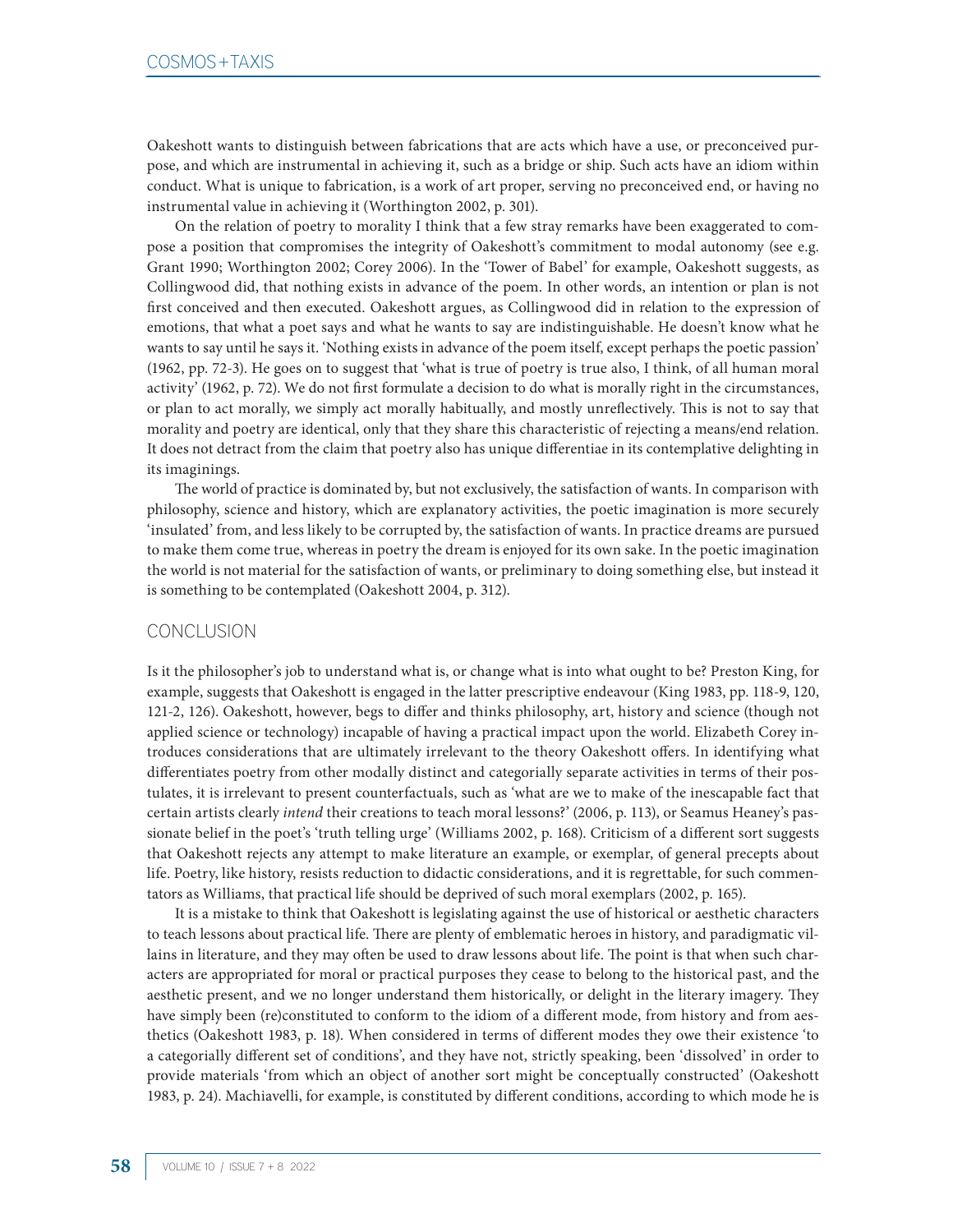required to inhabit, historically as he converses with the ancients by candlelight; aesthetically as he struts the stage in a Restoration play; or practically, as a study of pure evil.

 Should poets, musicians and artists of any kind convert the non-symbolic language of poetry into propositions about the world, at those points the poet ceases to conform to the practices of the activity of being a poet, artist etc. Oakeshott is not denying that poets often do this kind of thing (Worthington 2002, p. 289), so to cite Tolstoy, as Corey does (2006, p. 113), and one could add Aristotle and Ruskin (Aristotle 2013, p. xxxi) in denying that there is such a thing as art for art's sake (2006: 113), is to offer a rebuttal rather than a refutation.

Oakeshott pejoratively designates those who are not faithful to their calling *theoreticians* or *philosophes*. Such theorists are mistaken about the nature of the undertakings in which they are engaged, and fail to recognize that there is a categorial distinction between theory and practice which is insurmountable. Oakeshott argues that: 'This deplorable character has no respectable occupation. In virtue of being a theorist such "charlatans" purport to be concerned with the postulates of conduct, but they mistake these postulates for principles from which "correct" performances may be deduced or somehow elicited' (Oakeshott 1975, p. 26; cf. Oakeshott 1932, ??).

What are we to make of Oakeshott's attempt to identify the differentia of the poetic voice? How do we go about critically appraising it? To answer these questions we have to return to his *modus operandi* in going about a philosophical investigation. Essentially, in exploring the postulates of the poetic experience Oakeshott is engaged in a metaphysical enquiry, and it is an exercise that has a close affinity with R. G. Collingwood's *Essay on Metaphysics*. Collingwood argued that metaphysics (and other branches of philosophy) is a 'historical science' (1940, p. 68). Some explanation of what he meant by this is necessary.

Despite being a vehement critic of positivism Collingwood was impressed by A. J. Ayer's formulation of the principles of logical positivism. Ayer acknowledged only synthetic, or analytical, and empirical, or inductive, knowledge. Analytic propositions are true by definition and empirical propositions are capable of being tested -- verified. Collingwood made an ingenious attempt to circumvent Ayer's argument that metaphysical statements were neither analytical nor inductive, and therefore not susceptible to conforming to the criteria of truth. They could not be verified. Metaphysical statements, for Ayer, were nonsense statements.

Collingwood agreed with Ayer that metaphysical statements were not propositions that could be verified. He disagreed with Ayer, however, when he claimed that metaphysical statements were absolute presuppositions, that is, they were ideas upon which the rest of our knowledge is built: they are the foundations upon which thought rests. An example would be belief in God, upon which our whole world view may be predicated, but of whose existence we could not provide proof. In identifying God as one of the fundamental absolute presuppositions of Christianity, we are not required as metaphysicians to prove that God exists, only that Christians absolutely presuppose that he exists. Metaphysical statements are absolute presuppositions and not propositions. The same may be said for Oakeshott, when he says that a postulate of the historical mode of experience is that there is past, which he calls the historical past, the historian is not required to establish whether there is or is not a past, only that historians believe it. Indeed, if an historian questions whether there is a past he, or she, ceases to be doing history. In other words, a postulate for Oakeshott, is an Absolute Presupposition.

Collingwood argued that Ayer was mistaken in arguing that the verification principle had to be applied to metaphysical statements if they were to be meaningful. Instead, the work of the metaphysician is to uncover what absolute presuppositions were being absolutely presupposed at any given time. That is why he argues that metaphysics is a historical science. Collingwood contends that Ayer was correct in claiming metaphysical statements were not propositions capable of verification, but completely misunderstood what sort of statements they were. Propositions are answers to questions and are either true of false, whereas metaphysical statements are not answers to questions, but instead give rise to questions, and are either absolutely presupposed or they are not. We do not derive Absolute Presuppositions from experience.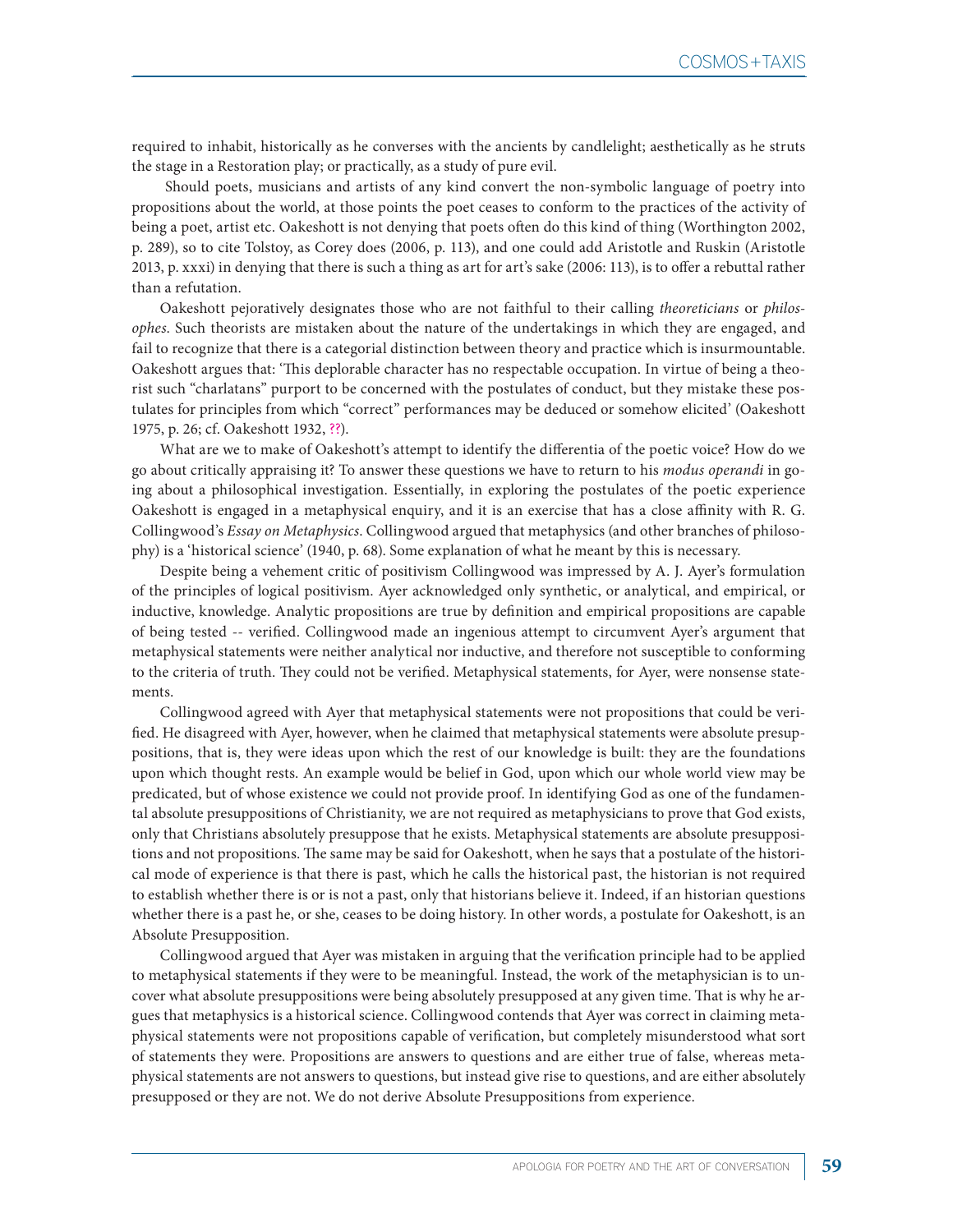If we think, then, of Oakeshott's exploration of the Absolute Presuppositions of poetic experience, the question is not whether contemplation and delight are the true or false criteria for judging whether something is art, but instead whether poets, artists, writers, dancers, etc. absolutely presuppose contemplation and delight when they engage in the activity of being an artist and a contributor to the conversation of mankind. Complementarily, we may think of Oakeshott, inspired by Heidegger's disciple Hans-Georg Gadamer (1980), as asking an ontological question, and this takes Oakeshott out of the line of fire of those who claim that his theory of poetry is too narrowly confined to answering the question 'What is Poetry?' and ignoring the question 'is this a good poem?' (Alexander 2022, p. 179). Considered from Gadamer's perspective the question Oakeshott is addressing is not 'what is Poetry?', but 'what happens to the poet each and every time he, or she, has a poetic experience?'. The answer is that the poet becomes contemplative, delighting in images, divorced from considerations to which they give rise if the images were symbols.

#### NOTES

 1 At a conference organised by Liam O'Sullivan in Southampton anticipating his 80th birthday Oakeshott referred to his chapter on the practical mode in *Experience and Its Modes* as a mess.

## REFERENCES

Alexander, James. 2022. The Problem of a Pure Theory of Poetry. In: *Oakeshott's Skepticism, Politics and Aesthetics,* ed. Eric S. Kos, pp. 175-195. London: Palgrave Macmillan.

Aristotle. 2013. *Poetics.* Tr. Anthony Kenny. Oxford: Oxford University Press.

Abel, Cory. 2012. Whatever It Turns Out To Be. *A Companion to Michael Oakeshott*. Eds. Paul Franco and Leslie Marsh, pp. 151-172. University Park: Penn State University Press.

Ayer, Alfred Jules. 2001. *Language Truth and Logic*. Intr. Ben Rogers. London: Penguin.

Boucher, David. 1989a. *The Social and Political Thought of R. G. Collingwood.* Cambridge: Cambridge University Press. . 1984. Review of Preston King, *The History of Ideas*. *History of Political Thought* V: 154-158.

 . 1989b. Autonomy and Overlap: the different worlds of Collingwood and Oakeshott. *Storia, Antropologia e scienze del Linguaggio* IV, 69-89.

. 1997. The Significance of R. G. Collingwood's *Principles of History*. *Journal of the History of Ideas* 58: 9-330.

Coats, Jr., Wendell John. 2000. *Oakeshott and His Contemporaries, Montaigne, St Augustine, Hegel et al.* Selinsgrove: Susquehanna University Press.

Collingwood, R. G. 1924. *Speculum Mentis.* Oxford: Clarendon Press.

- . 1938. *The Principles of Art.* Oxford: Clarendon Press.
- . 1940. *An Essay on Metaphysics.* Oxford: Clarendon Press.
- . 1994 [1925]. *Outlines of a Philosophy of Art.* Thoemmes Press: Bristol.

Corey, Elizabeth. 2006. *Michael Oakeshott on Religion, Aesthetics, and Politics.* Columbia: University of Missouri Press. . 2012. Worlds of experience: aesthetics. In: *The Cambridge Companion to Oakeshott*. Ed. Efraim Podoksik, pp. 86-

106. Cambridge: Cambridge University Press.

Gadamer, Hans-Georg. 1981. *Truth and Method.* New York: Crossroads.

Grant, Robert. 1990. *Thinkers of Our Time: Oakeshott.* London: Claridge Press.

. 2005. Oakeshott on the Nature and Place of Aesthetic Experience: A Critique. In: *The Intellectual Legacy of* 

*Michael Oakeshott*. Eds. Corey Abel and Timothy Fuller, pp. 293-305. Exeter: Imprint Academic.

Greenleaf, W. H. 1966. *Oakeshott's Philosophical Politics.* London: Longmans.

Huizinga, J. 1924. *The Waning of the Middle Ages. A study of the Forms of Life, Thought and Art in France and the Netherlands in the Fourteenth and Fifteenth Centuries.* London: Edward Arnold and Co.

Jones, Henry. 1896. *Browning as a Philosophical and Religious Teacher.* Glasgow: James Maclehose and Sons.

Oakeshott, Michael. 1921. Shylock the Jew: An Essay in Villainy. *Caian* vol. 30: 61-67.

. 1932. The *New Bentham*. *Scrutiny* 1: 114-31.

. 1938. Review of Collingwood, *The Principles of Art* in *The Cambridge* Review, 59, p. 487.

 . 2004. The Voice of Conversation in the Education of Mankind. In Michael Oakeshott, *What Is History and Other Essays*. Ed. Luke O'Sullivan, pp. 187-199. Exeter: Imprint Academic. Written circa 1948.

. 2014. *Notebooks, 1922-86.* Ed. Luke O'Sullivan. Exeter: Imprint Academic.